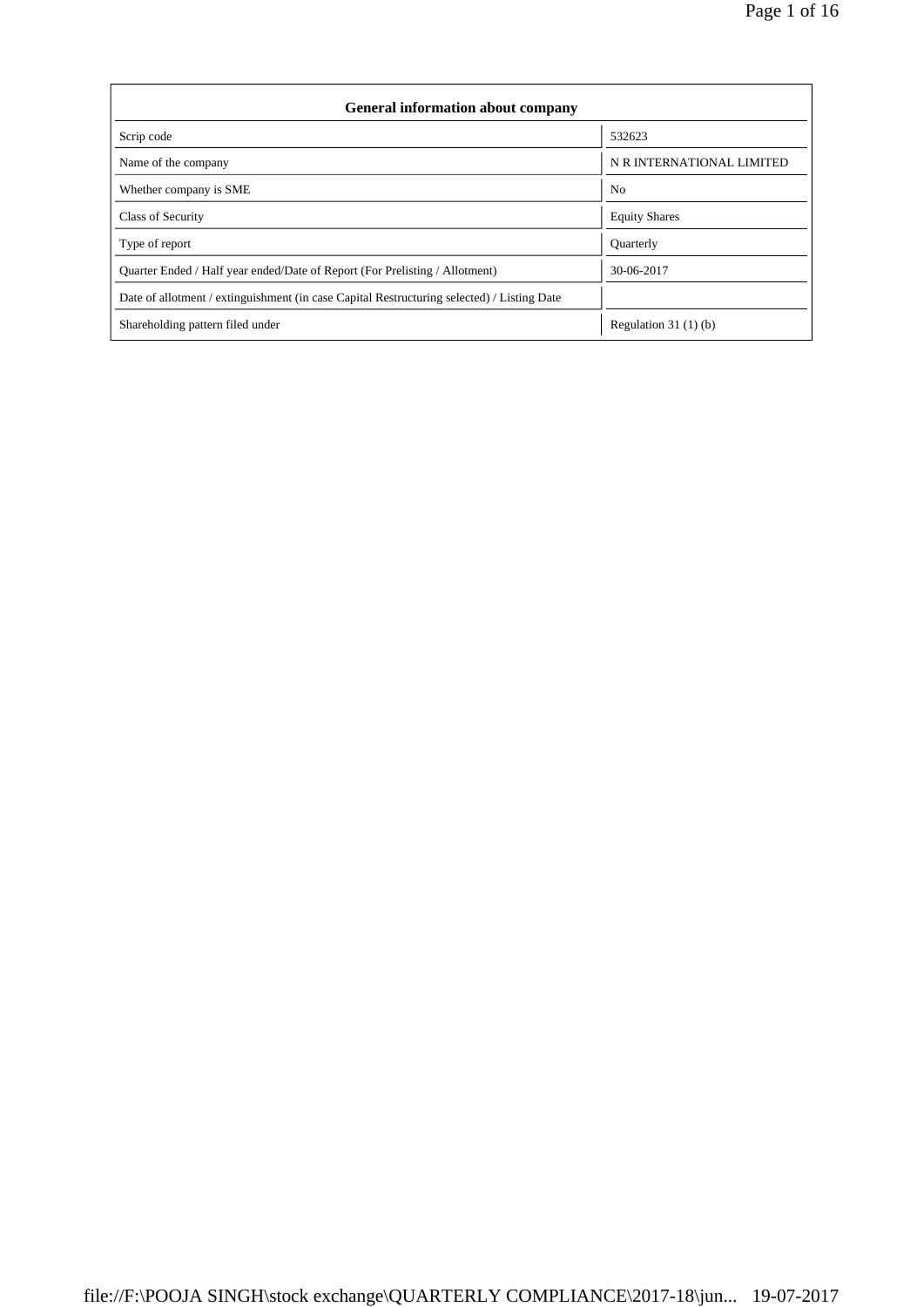| Sr. No. | <b>Particular</b>                                                                      | Yes/No         |
|---------|----------------------------------------------------------------------------------------|----------------|
|         | Whether the Listed Entity has issued any partly paid up shares?                        | N <sub>0</sub> |
|         | Whether the Listed Entity has issued any Convertible Securities?                       | No.            |
|         | Whether the Listed Entity has issued any Warrants?                                     | N <sub>0</sub> |
|         | Whether the Listed Entity has any shares against which depository receipts are issued? | No.            |
|         | Whether the Listed Entity has any shares in locked-in?                                 | N <sub>0</sub> |
| 6       | Whether any shares held by promoters are pledge or otherwise encumbered?               | No             |
|         | Whether company has equity shares with differential voting rights?                     | N <sub>0</sub> |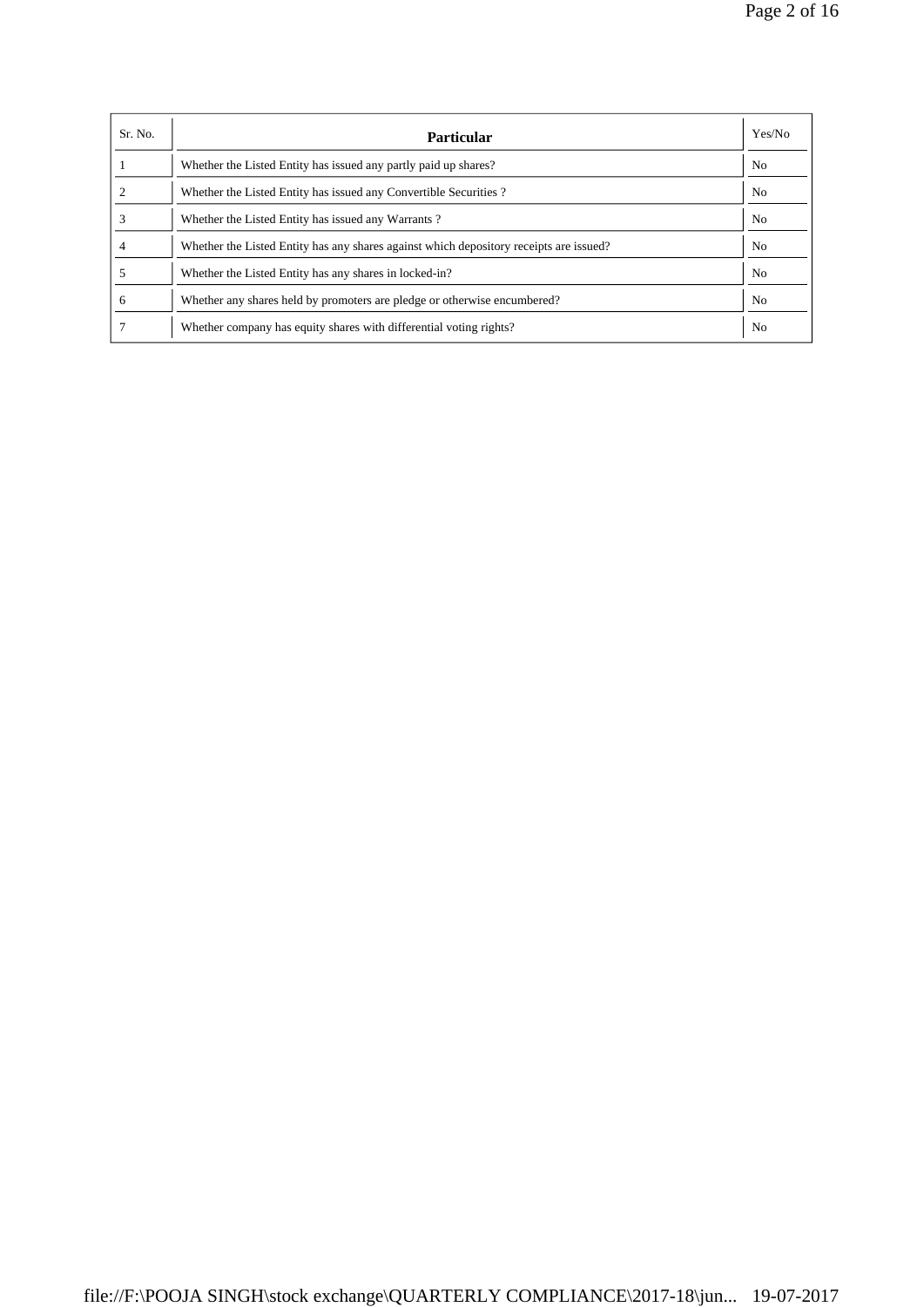|                 |                                                |                         |                         |                                 |                                    |                             | Table I - Summary Statement holding of specified securities                         |                                                                    |               |          |                                 |
|-----------------|------------------------------------------------|-------------------------|-------------------------|---------------------------------|------------------------------------|-----------------------------|-------------------------------------------------------------------------------------|--------------------------------------------------------------------|---------------|----------|---------------------------------|
|                 |                                                |                         | No. of                  | No.<br>Of<br>Partly             | No. Of                             | Total nos.                  | Shareholding<br>as a % of<br>total no. of                                           | Number of Voting Rights held in each<br>class of securities $(IX)$ |               |          |                                 |
| Category<br>(I) | Category<br>of<br>shareholder                  | Nos. Of<br>shareholders | fully paid<br>up equity | paid-<br>up                     | shares<br>underlying<br>Depository | shares<br>held<br>$(VII) =$ | shares<br>(calculated<br>as per<br>SCRR.<br>1957) (VIII)<br>As a % of<br>$(A+B+C2)$ | No of Voting (XIV) Rights                                          |               |          |                                 |
|                 | (II)                                           | (III)                   | shares<br>held (IV)     | equity<br>shares<br>held<br>(V) | Receipts<br>(VI)                   | $(IV)+(V)$<br>$+ (VI)$      |                                                                                     | Class eg:<br>X                                                     | Class<br>eg:y | Total    | Total as<br>a % of<br>$(A+B+C)$ |
| (A)             | Promoter<br>&<br>Promoter<br>Group             | 8                       | 6525912                 |                                 |                                    | 6525912                     | 61.14                                                                               | 6525912                                                            |               | 6525912  | 61.14                           |
| (B)             | Public                                         | 4368                    | 4148483                 |                                 |                                    | 4148483                     | 38.86                                                                               | 4148483                                                            |               | 4148483  | 38.86                           |
| (C)             | Non<br>Promoter-<br>Non Public                 |                         |                         |                                 |                                    |                             |                                                                                     |                                                                    |               |          |                                 |
| (C1)            | <b>Shares</b><br>underlying<br><b>DRs</b>      |                         |                         |                                 |                                    |                             |                                                                                     |                                                                    |               |          |                                 |
| (C2)            | Shares held<br>by<br>Employee<br><b>Trusts</b> |                         |                         |                                 |                                    |                             |                                                                                     |                                                                    |               |          |                                 |
|                 | Total                                          | 4376                    | 10674395                |                                 |                                    | 10674395                    | 100                                                                                 | 10674395                                                           |               | 10674395 | 100                             |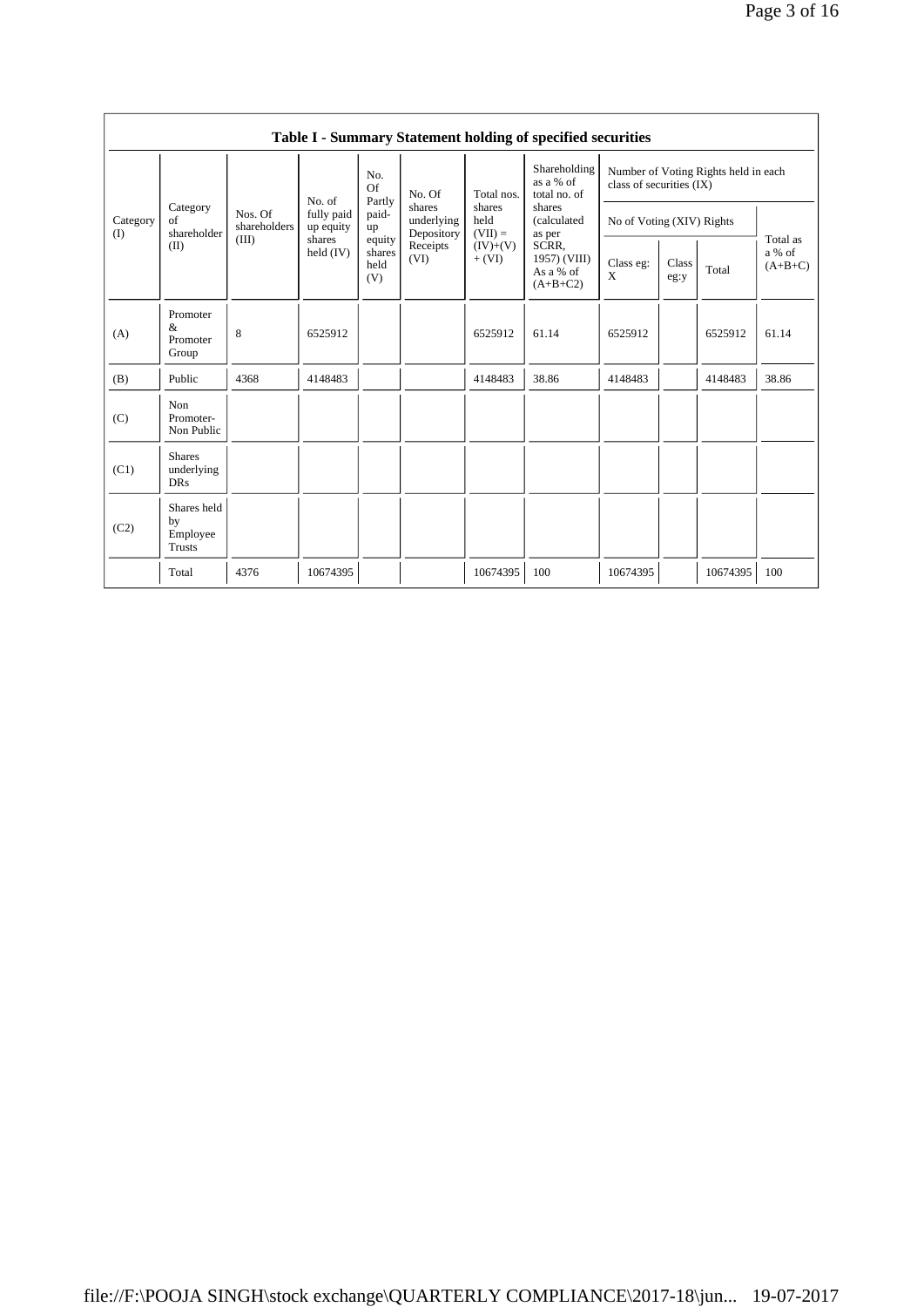|          |                                                                                                                             |                                                 |                                                                                              |                                                                | Table I - Summary Statement holding of specified securities |                                                                               |  |                                                                                                |            |                                                         |            |                                                         |                                |
|----------|-----------------------------------------------------------------------------------------------------------------------------|-------------------------------------------------|----------------------------------------------------------------------------------------------|----------------------------------------------------------------|-------------------------------------------------------------|-------------------------------------------------------------------------------|--|------------------------------------------------------------------------------------------------|------------|---------------------------------------------------------|------------|---------------------------------------------------------|--------------------------------|
| Category | No. Of<br>No. Of<br><b>Shares</b><br>No. of<br><b>Shares</b><br><b>Shares</b><br>Category<br>Underlying<br>Underlying<br>of | Underlying<br>Outstanding                       | Shareholding,<br>as a %<br>assuming full<br>conversion of<br>convertible<br>securities (as a | Number of<br>Locked in<br>shares (XII)                         |                                                             | Number of<br><b>Shares</b><br>pledged or<br>otherwise<br>encumbered<br>(XIII) |  | Number of<br>equity shares<br>held in                                                          |            |                                                         |            |                                                         |                                |
| (I)      | shareholder<br>(II)                                                                                                         | Outstanding<br>convertible<br>securities<br>(X) | Outstanding<br>Warrants<br>$(X_i)$                                                           | convertible<br>securities<br>and No. Of<br>Warrants<br>(Xi)(a) |                                                             |                                                                               |  | percentage of<br>diluted share<br>capital) $(XI)=$<br>$(VII)+(X)$ As a<br>$%$ of<br>$(A+B+C2)$ | No.<br>(a) | As a<br>$%$ of<br>total<br><b>Shares</b><br>held<br>(b) | No.<br>(a) | As a<br>$%$ of<br>total<br><b>Shares</b><br>held<br>(b) | dematerialized<br>form $(XIV)$ |
| (A)      | Promoter<br>&<br>Promoter<br>Group                                                                                          |                                                 |                                                                                              |                                                                | 61.14                                                       |                                                                               |  |                                                                                                |            | 6525912                                                 |            |                                                         |                                |
| (B)      | Public                                                                                                                      |                                                 |                                                                                              |                                                                | 38.86                                                       |                                                                               |  |                                                                                                |            | 3078716                                                 |            |                                                         |                                |
| (C)      | Non<br>Promoter-<br>Non Public                                                                                              |                                                 |                                                                                              |                                                                |                                                             |                                                                               |  |                                                                                                |            |                                                         |            |                                                         |                                |
| (C1)     | <b>Shares</b><br>underlying<br><b>DRs</b>                                                                                   |                                                 |                                                                                              |                                                                |                                                             |                                                                               |  |                                                                                                |            |                                                         |            |                                                         |                                |
| (C2)     | Shares held<br>by<br>Employee<br><b>Trusts</b>                                                                              |                                                 |                                                                                              |                                                                |                                                             |                                                                               |  |                                                                                                |            |                                                         |            |                                                         |                                |
|          | Total                                                                                                                       |                                                 |                                                                                              |                                                                | 100                                                         |                                                                               |  |                                                                                                |            | 9604628                                                 |            |                                                         |                                |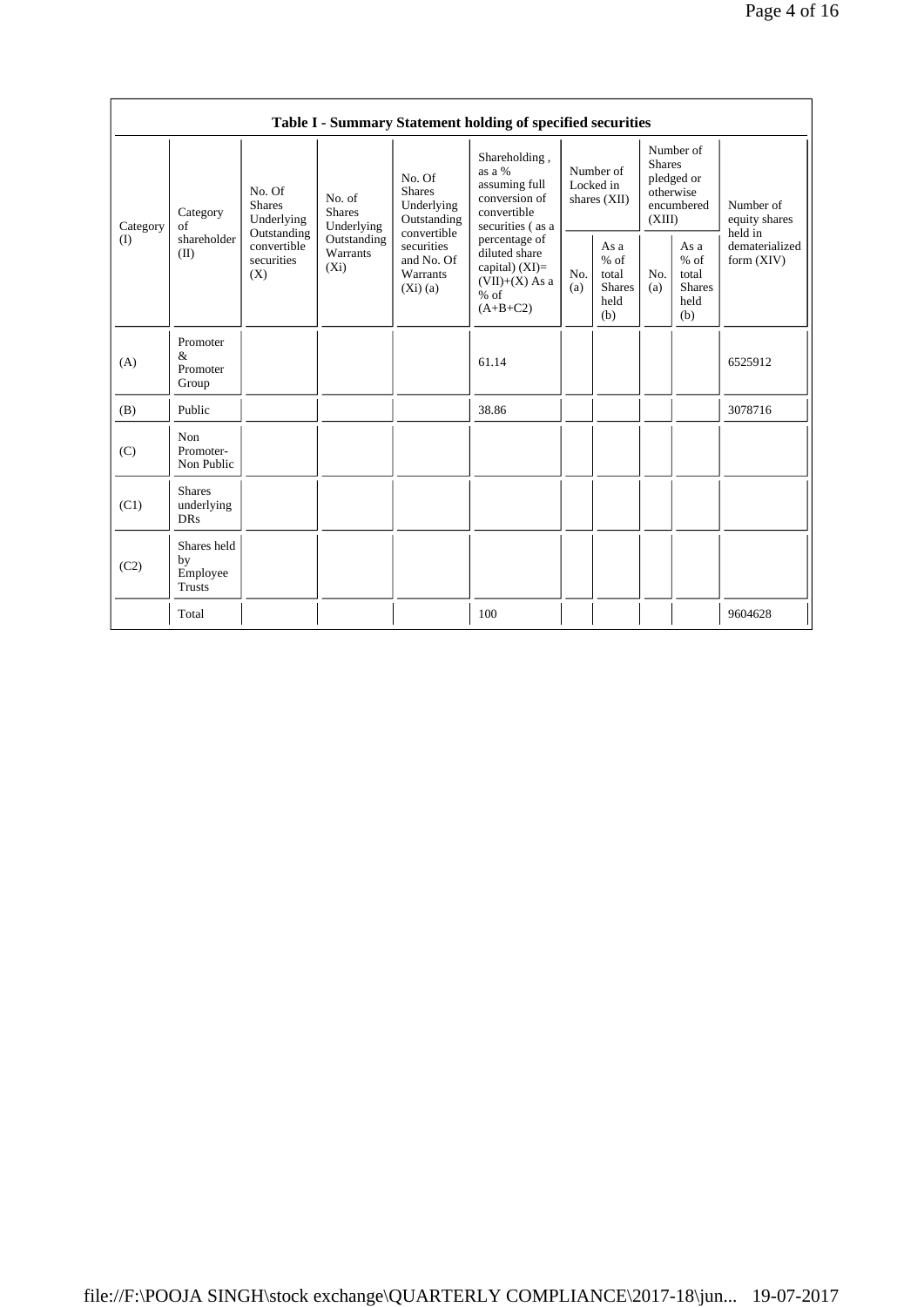|                                                                                                | Table II - Statement showing shareholding pattern of the Promoter and Promoter Group                                |                         |                                   |                                 |                          |                        |                                                     |                           |               |                                      |                                 |
|------------------------------------------------------------------------------------------------|---------------------------------------------------------------------------------------------------------------------|-------------------------|-----------------------------------|---------------------------------|--------------------------|------------------------|-----------------------------------------------------|---------------------------|---------------|--------------------------------------|---------------------------------|
|                                                                                                |                                                                                                                     |                         | No. of                            | No.<br>Of<br>Partly             | No. Of<br>shares         | Total nos.<br>shares   | Shareholding<br>as a % of<br>total no. of<br>shares | class of securities (IX)  |               | Number of Voting Rights held in each |                                 |
| Sr.                                                                                            | Category &<br>Name of the                                                                                           | Nos. Of<br>shareholders | fully paid<br>up equity<br>shares | paid-<br>up                     | underlying<br>Depository | held<br>$(VII) =$      | (calculated<br>as per                               | No of Voting (XIV) Rights |               |                                      | Total<br>as a %                 |
|                                                                                                | Shareholders (I)                                                                                                    | (III)                   | held $(IV)$                       | equity<br>shares<br>held<br>(V) | Receipts<br>(VI)         | $(IV)+(V)$<br>$+ (VI)$ | SCRR,<br>1957) (VIII)<br>As a % of<br>$(A+B+C2)$    | Class eg:<br>X            | Class<br>eg:y | Total                                | of<br>Total<br>Voting<br>rights |
| A                                                                                              | Table II - Statement showing shareholding pattern of the Promoter and Promoter Group                                |                         |                                   |                                 |                          |                        |                                                     |                           |               |                                      |                                 |
| (1)                                                                                            | Indian                                                                                                              |                         |                                   |                                 |                          |                        |                                                     |                           |               |                                      |                                 |
| (a)                                                                                            | Individuals/Hindu<br>undivided Family                                                                               | $\,$ 8 $\,$             | 6525912                           |                                 |                          | 6525912                | 61.14                                               | 6525912                   |               | 6525912                              | 61.14                           |
| Sub-Total<br>(A)(1)                                                                            |                                                                                                                     | 8                       | 6525912                           |                                 |                          | 6525912                | 61.14                                               | 6525912                   |               | 6525912                              | 61.14                           |
| (2)                                                                                            | Foreign                                                                                                             |                         |                                   |                                 |                          |                        |                                                     |                           |               |                                      |                                 |
| Total<br>Shareholding<br>of Promoter<br>and<br>Promoter<br>Group $(A)=$<br>$(A)(1)+(A)$<br>(2) |                                                                                                                     | 8                       | 6525912                           |                                 |                          | 6525912                | 61.14                                               | 6525912                   |               | 6525912                              | 61.14                           |
| B                                                                                              | Table III - Statement showing shareholding pattern of the Public shareholder                                        |                         |                                   |                                 |                          |                        |                                                     |                           |               |                                      |                                 |
| (1)                                                                                            | Institutions                                                                                                        |                         |                                   |                                 |                          |                        |                                                     |                           |               |                                      |                                 |
| (a)                                                                                            | <b>Mutual Funds</b>                                                                                                 | $\mathbf{1}$            | 2850                              |                                 |                          | 2850                   | 0.03                                                | 2850                      |               | 2850                                 | 0.03                            |
| (f)                                                                                            | Financial<br>Institutions/<br><b>Banks</b>                                                                          | 1                       | 600                               |                                 |                          | 600                    | 0.01                                                | 600                       |               | 600                                  | 0.01                            |
| Sub-Total<br>(B)(1)                                                                            |                                                                                                                     | 2                       | 3450                              |                                 |                          | 3450                   | 0.03                                                | 3450                      |               | 3450                                 | 0.03                            |
| (3)                                                                                            | Non-institutions                                                                                                    |                         |                                   |                                 |                          |                        |                                                     |                           |               |                                      |                                 |
| (a(i))                                                                                         | Individuals -<br>i.Individual<br>shareholders<br>holding nominal<br>share capital up<br>to Rs. 2 lakhs.             | 4302                    | 1901183                           |                                 |                          | 1901183                | 17.81                                               | 1901183                   |               | 1901183                              | 17.81                           |
| (a(ii))                                                                                        | Individuals - ii.<br>Individual<br>shareholders<br>holding nominal<br>share capital in<br>excess of Rs. 2<br>lakhs. | 4                       | 358190                            |                                 |                          | 358190                 | 3.36                                                | 358190                    |               | 358190                               | 3.36                            |
| (e)                                                                                            | Any Other<br>(specify)                                                                                              | 60                      | 1885660                           |                                 |                          | 1885660                | 17.67                                               | 1885660                   |               | 1885660                              | 17.67                           |
| Sub-Total<br>(B)(3)                                                                            |                                                                                                                     | 4366                    | 4145033                           |                                 |                          | 4145033                | 38.83                                               | 4145033                   |               | 4145033                              | 38.83                           |
| <b>Total Public</b><br>Shareholding<br>$(B)=(B)(1)+$<br>$(B)(2)+(B)$<br>(3)                    |                                                                                                                     | 4368                    | 4148483                           |                                 |                          | 4148483                | 38.86                                               | 4148483                   |               | 4148483                              | 38.86                           |
| ${\bf C}$                                                                                      | Table IV - Statement showing shareholding pattern of the Non Promoter- Non Public shareholder                       |                         |                                   |                                 |                          |                        |                                                     |                           |               |                                      |                                 |
| Total<br>$(A+B+C2)$                                                                            |                                                                                                                     | 4376                    | 10674395                          |                                 |                          | 10674395               | 100                                                 | 10674395                  |               | 10674395                             | 100                             |
| Total                                                                                          |                                                                                                                     | 4376                    | 10674395                          |                                 |                          | 10674395               | 100                                                 | 10674395                  |               | 10674395                             | 100                             |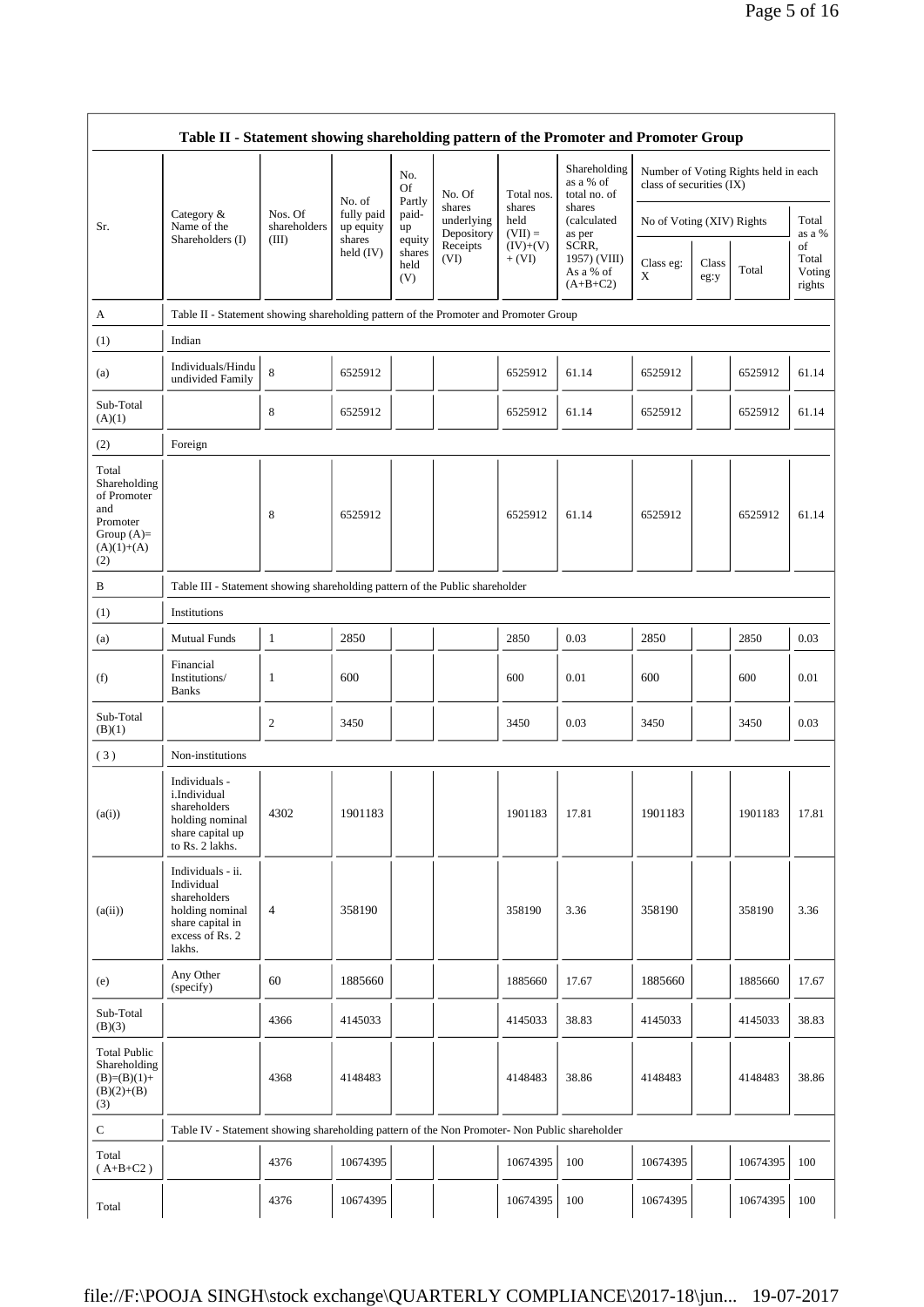| $\mathbf{v}$ |  |  |  |
|--------------|--|--|--|
|              |  |  |  |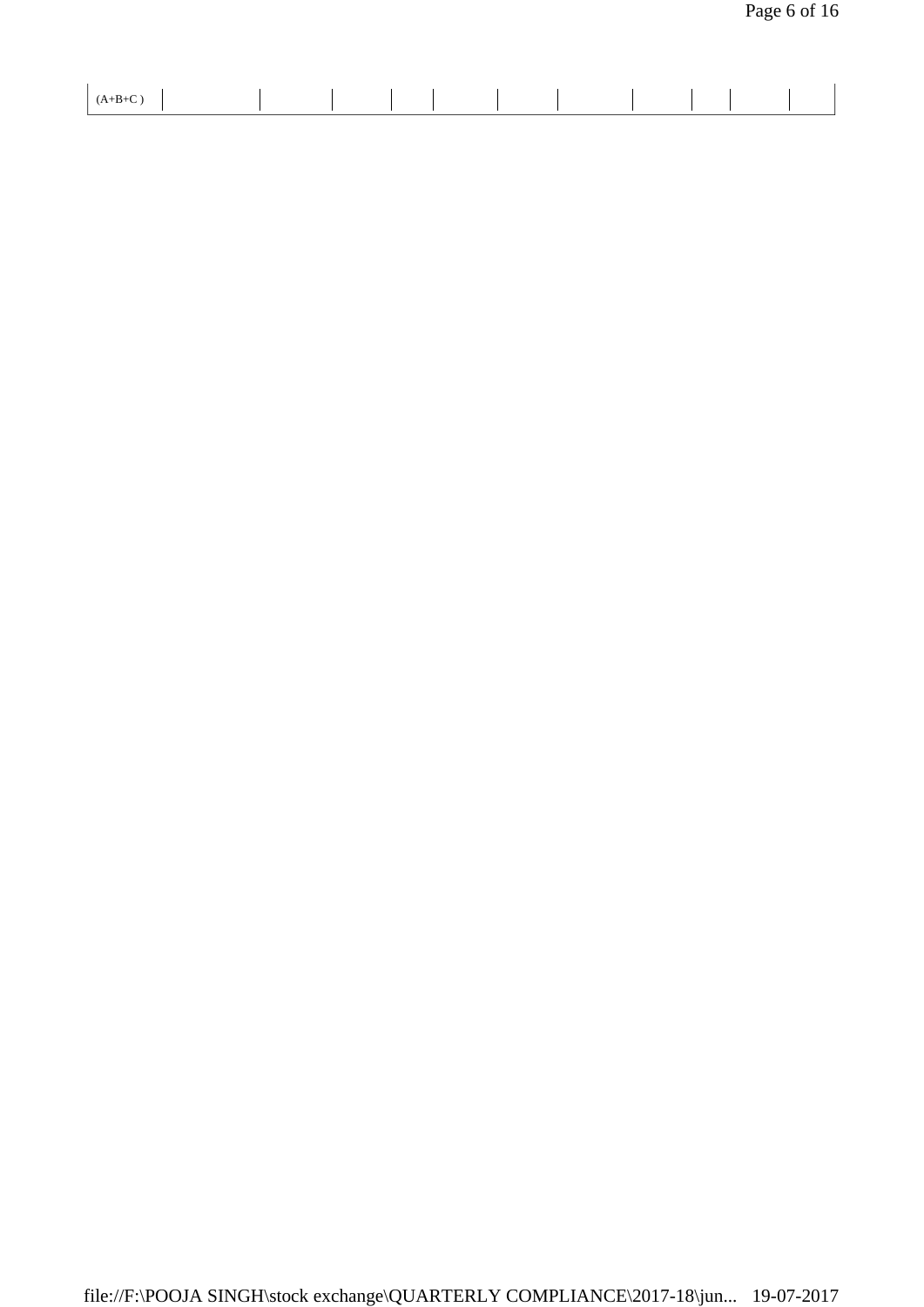|                                                                                         |                                                |                                       |                                                                             | Table II - Statement showing shareholding pattern of the Promoter and Promoter Group          |            |                                                    |                                                                               |                                                    |                                       |
|-----------------------------------------------------------------------------------------|------------------------------------------------|---------------------------------------|-----------------------------------------------------------------------------|-----------------------------------------------------------------------------------------------|------------|----------------------------------------------------|-------------------------------------------------------------------------------|----------------------------------------------------|---------------------------------------|
| Sr.                                                                                     | No. Of<br><b>Shares</b><br>Underlying          | No. of<br><b>Shares</b><br>Underlying | No. Of Shares<br>Underlying<br>Outstanding<br>convertible<br>securities and | Shareholding, as<br>a % assuming full<br>conversion of<br>convertible<br>securities (as a     |            | Number of<br>Locked in<br>shares $(XII)$           | Number of<br><b>Shares</b><br>pledged or<br>otherwise<br>encumbered<br>(XIII) |                                                    | Number of<br>equity shares<br>held in |
|                                                                                         | Outstanding<br>convertible<br>securities $(X)$ | Outstanding<br>Warrants<br>$(X_i)$    | No. Of<br>Warrants (Xi)<br>(a)                                              | percentage of<br>diluted share<br>capital) $(XI)$ =<br>$(VII)+(X)$ As a %<br>of $(A+B+C2)$    | No.<br>(a) | As a %<br>of total<br><b>Shares</b><br>held<br>(b) | No.<br>(a)                                                                    | As a %<br>of total<br><b>Shares</b><br>held<br>(b) | dematerialized<br>form (XIV)          |
| A                                                                                       |                                                |                                       |                                                                             | Table II - Statement showing shareholding pattern of the Promoter and Promoter Group          |            |                                                    |                                                                               |                                                    |                                       |
| (1)                                                                                     | Indian                                         |                                       |                                                                             |                                                                                               |            |                                                    |                                                                               |                                                    |                                       |
| (a)                                                                                     |                                                |                                       |                                                                             | 61.14                                                                                         |            |                                                    |                                                                               |                                                    | 6525912                               |
| Sub-Total (A)<br>(1)                                                                    |                                                |                                       |                                                                             | 61.14                                                                                         |            |                                                    |                                                                               |                                                    | 6525912                               |
| (2)                                                                                     | Foreign                                        |                                       |                                                                             |                                                                                               |            |                                                    |                                                                               |                                                    |                                       |
| Total<br>Shareholding<br>of Promoter<br>and Promoter<br>Group $(A)=$<br>$(A)(1)+(A)(2)$ |                                                |                                       |                                                                             | 61.14                                                                                         |            |                                                    |                                                                               |                                                    | 6525912                               |
| B                                                                                       |                                                |                                       |                                                                             | Table III - Statement showing shareholding pattern of the Public shareholder                  |            |                                                    |                                                                               |                                                    |                                       |
| (1)                                                                                     | Institutions                                   |                                       |                                                                             |                                                                                               |            |                                                    |                                                                               |                                                    |                                       |
| (a)                                                                                     |                                                |                                       |                                                                             | 0.03                                                                                          |            |                                                    |                                                                               |                                                    | $\mathbf{0}$                          |
| (f)                                                                                     |                                                |                                       |                                                                             | 0.01                                                                                          |            |                                                    |                                                                               |                                                    | $\mathbf{0}$                          |
| Sub-Total (B)<br>(1)                                                                    |                                                |                                       |                                                                             | 0.03                                                                                          |            |                                                    |                                                                               |                                                    | $\mathbf{0}$                          |
| (3)                                                                                     | Non-institutions                               |                                       |                                                                             |                                                                                               |            |                                                    |                                                                               |                                                    |                                       |
| (a(i))                                                                                  |                                                |                                       |                                                                             | 17.81                                                                                         |            |                                                    |                                                                               |                                                    | 995066                                |
| (a(ii))                                                                                 |                                                |                                       |                                                                             | 3.36                                                                                          |            |                                                    |                                                                               |                                                    | 276440                                |
| (e)                                                                                     |                                                |                                       |                                                                             | 17.67                                                                                         |            |                                                    |                                                                               |                                                    | 1807210                               |
| Sub-Total (B)<br>(3)                                                                    |                                                |                                       |                                                                             | 38.83                                                                                         |            |                                                    |                                                                               |                                                    | 3078716                               |
| <b>Total Public</b><br>Shareholding<br>$(B)=(B)(1)+$<br>$(B)(2)+(B)(3)$                 |                                                |                                       |                                                                             | 38.86                                                                                         |            |                                                    |                                                                               |                                                    | 3078716                               |
| $\mathbf C$                                                                             |                                                |                                       |                                                                             | Table IV - Statement showing shareholding pattern of the Non Promoter- Non Public shareholder |            |                                                    |                                                                               |                                                    |                                       |
| Total<br>$(A+B+C2)$                                                                     |                                                |                                       |                                                                             | 100                                                                                           |            |                                                    |                                                                               |                                                    | 9604628                               |
| Total<br>$(A+B+C)$                                                                      |                                                |                                       |                                                                             | 100                                                                                           |            |                                                    |                                                                               |                                                    | 9604628                               |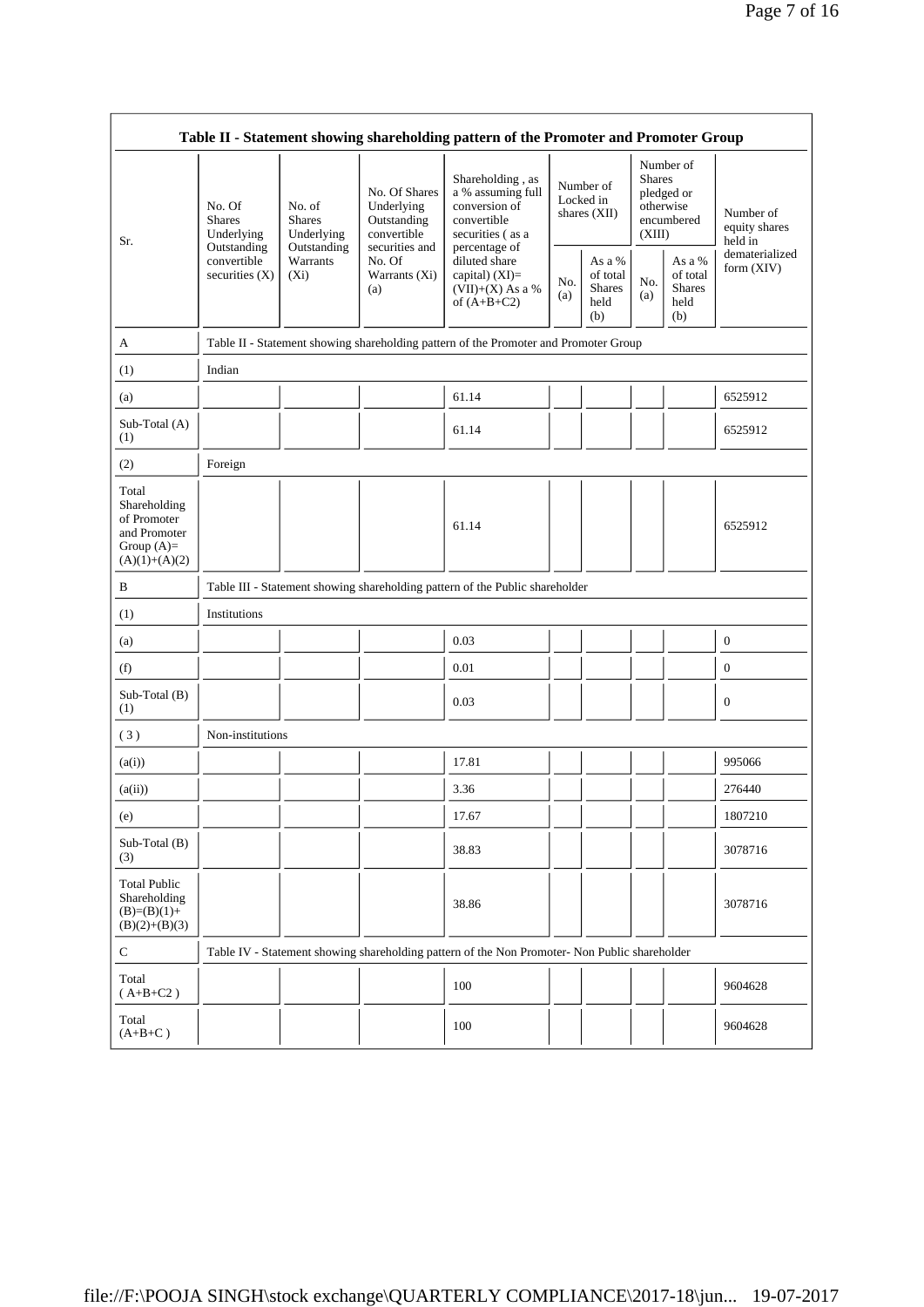|                                                                                                                                                                                                  |                               |                                                               | Individuals/Hindu undivided Family |                   |                         |                                            |                              |
|--------------------------------------------------------------------------------------------------------------------------------------------------------------------------------------------------|-------------------------------|---------------------------------------------------------------|------------------------------------|-------------------|-------------------------|--------------------------------------------|------------------------------|
| Searial No.                                                                                                                                                                                      | $\mathbf{1}$                  | $\sqrt{2}$                                                    | $\mathfrak{Z}$                     | $\overline{4}$    | $\sqrt{5}$              | 6                                          | $\boldsymbol{7}$             |
| Name of the<br>Shareholders<br>(I)                                                                                                                                                               | <b>ANJU</b><br><b>AGARWAL</b> | <b>DEEPAK</b><br>AGARWAL                                      | <b>SHRADDHA</b><br><b>MODI</b>     | <b>VINIT MODI</b> | <b>ABHISHEK</b><br>MODI | <b>NIRMAL</b><br>MODI &<br><b>SONS HUF</b> | <b>NIRMAL</b><br><b>MODI</b> |
| PAN(II)                                                                                                                                                                                          | ABRPA7045B                    | ADBPA0886G                                                    | ANHPM6892Q                         | ANHPM6891P        | ANGPM9469C              | AABHN4792H                                 | AETPM2635L                   |
| No. of fully<br>paid up equity<br>shares held<br>(IV)                                                                                                                                            | 30000                         | 120637                                                        | 195250                             | 286065            | 397278                  | 412500                                     | 1800558                      |
| No. Of Partly<br>paid-up equity<br>shares held<br>(V)                                                                                                                                            |                               |                                                               |                                    |                   |                         |                                            |                              |
| No. Of shares<br>underlying<br>Depository<br>Receipts (VI)                                                                                                                                       |                               |                                                               |                                    |                   |                         |                                            |                              |
| Total nos.<br>shares held<br>$(VII) = (IV) +$<br>$(V) + (VI)$                                                                                                                                    | 30000                         | 120637                                                        | 195250                             | 286065            | 397278                  | 412500                                     | 1800558                      |
| Shareholding<br>as a % of total<br>no. of shares<br>(calculated as<br>per SCRR,<br>1957) (VIII)<br>As a % of<br>$(A+B+C2)$                                                                       | 0.28                          | 1.13                                                          | 1.83                               | 2.68              | 3.72                    | 3.86                                       | 16.87                        |
|                                                                                                                                                                                                  |                               | Number of Voting Rights held in each class of securities (IX) |                                    |                   |                         |                                            |                              |
| Class eg:X                                                                                                                                                                                       | 30000                         | 120637                                                        | 195250                             | 286065            | 397278                  | 412500                                     | 1800558                      |
| Class eg:y                                                                                                                                                                                       |                               |                                                               |                                    |                   |                         |                                            |                              |
| Total                                                                                                                                                                                            | 30000                         | 120637                                                        | 195250                             | 286065            | 397278                  | 412500                                     | 1800558                      |
| Total as a %<br>of Total<br>Voting rights                                                                                                                                                        | 0.28                          | 1.13                                                          | 1.83                               | 2.68              | 3.72                    | 3.86                                       | 16.87                        |
| No. Of Shares<br>Underlying<br>Outstanding<br>convertible<br>securities $(X)$                                                                                                                    |                               |                                                               |                                    |                   |                         |                                            |                              |
| No. of Shares<br>Underlying<br>Outstanding<br>Warrants (Xi)                                                                                                                                      |                               |                                                               |                                    |                   |                         |                                            |                              |
| No. Of Shares<br>Underlying<br>Outstanding<br>convertible<br>securities and<br>No. Of<br>Warrants (Xi)<br>(a)                                                                                    |                               |                                                               |                                    |                   |                         |                                            |                              |
| Shareholding,<br>as a %<br>assuming full<br>conversion of<br>convertible<br>securities (as a<br>percentage of<br>diluted share<br>capital) $(XI)=$<br>$(VII)+(Xi)(a)$<br>As a % of<br>$(A+B+C2)$ | 0.28                          | 1.13                                                          | 1.83                               | 2.68              | 3.72                    | 3.86                                       | 16.87                        |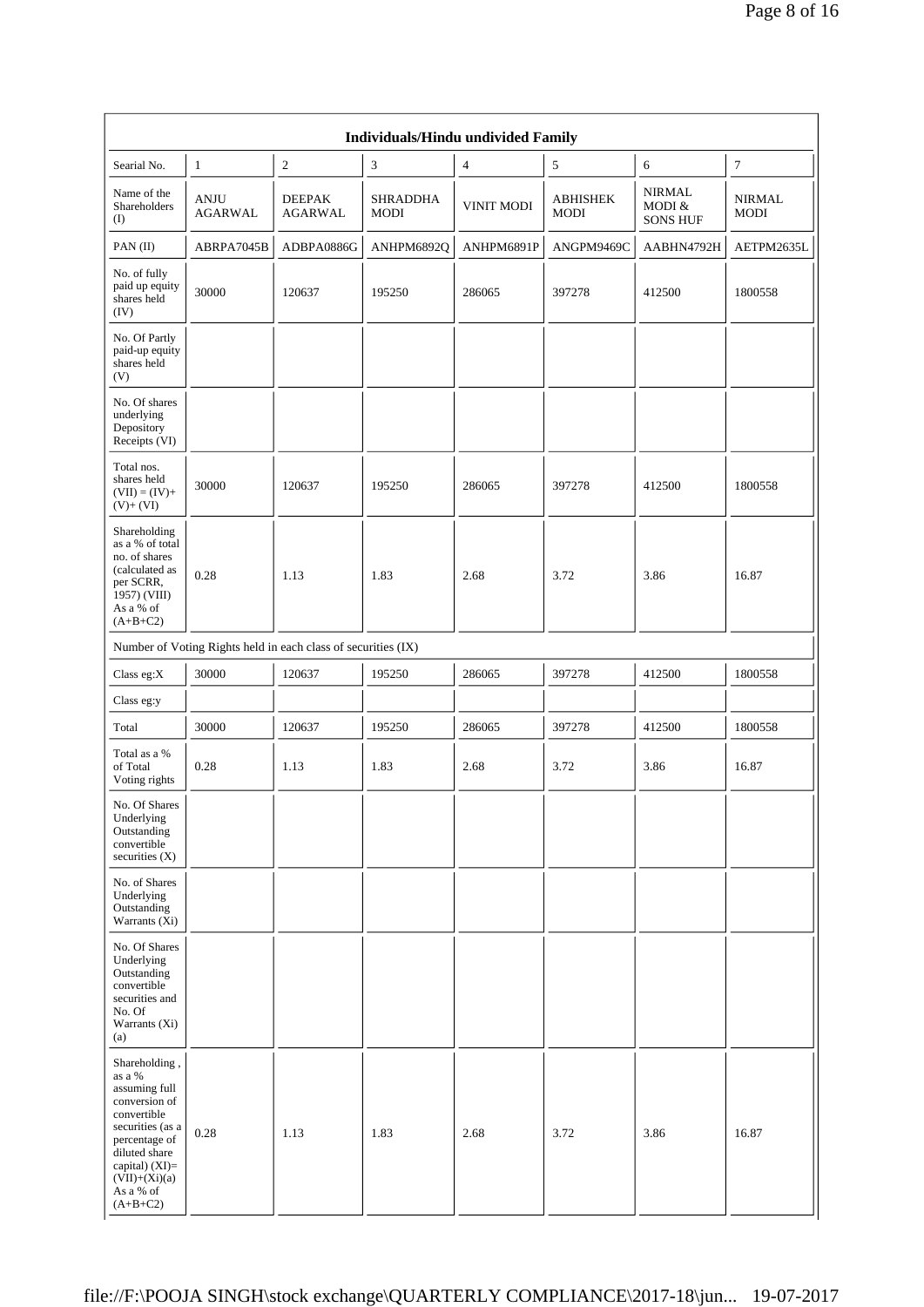| No. $(a)$                                                               |                              |                                                         |        |        |        |        |         |
|-------------------------------------------------------------------------|------------------------------|---------------------------------------------------------|--------|--------|--------|--------|---------|
| As a % of<br>total Shares<br>$\text{held}(\text{b})$                    |                              |                                                         |        |        |        |        |         |
|                                                                         |                              | Number of Shares pledged or otherwise encumbered (XIII) |        |        |        |        |         |
| No. $(a)$                                                               |                              |                                                         |        |        |        |        |         |
| As a % of<br>total Shares<br>held(b)                                    |                              |                                                         |        |        |        |        |         |
| Number of<br>equity shares<br>held in<br>dematerialized<br>form $(XIV)$ | 30000                        | 120637                                                  | 195250 | 286065 | 397278 | 412500 | 1800558 |
|                                                                         | Reason for not providing PAN |                                                         |        |        |        |        |         |
| Reason for<br>not providing<br>PAN                                      |                              |                                                         |        |        |        |        |         |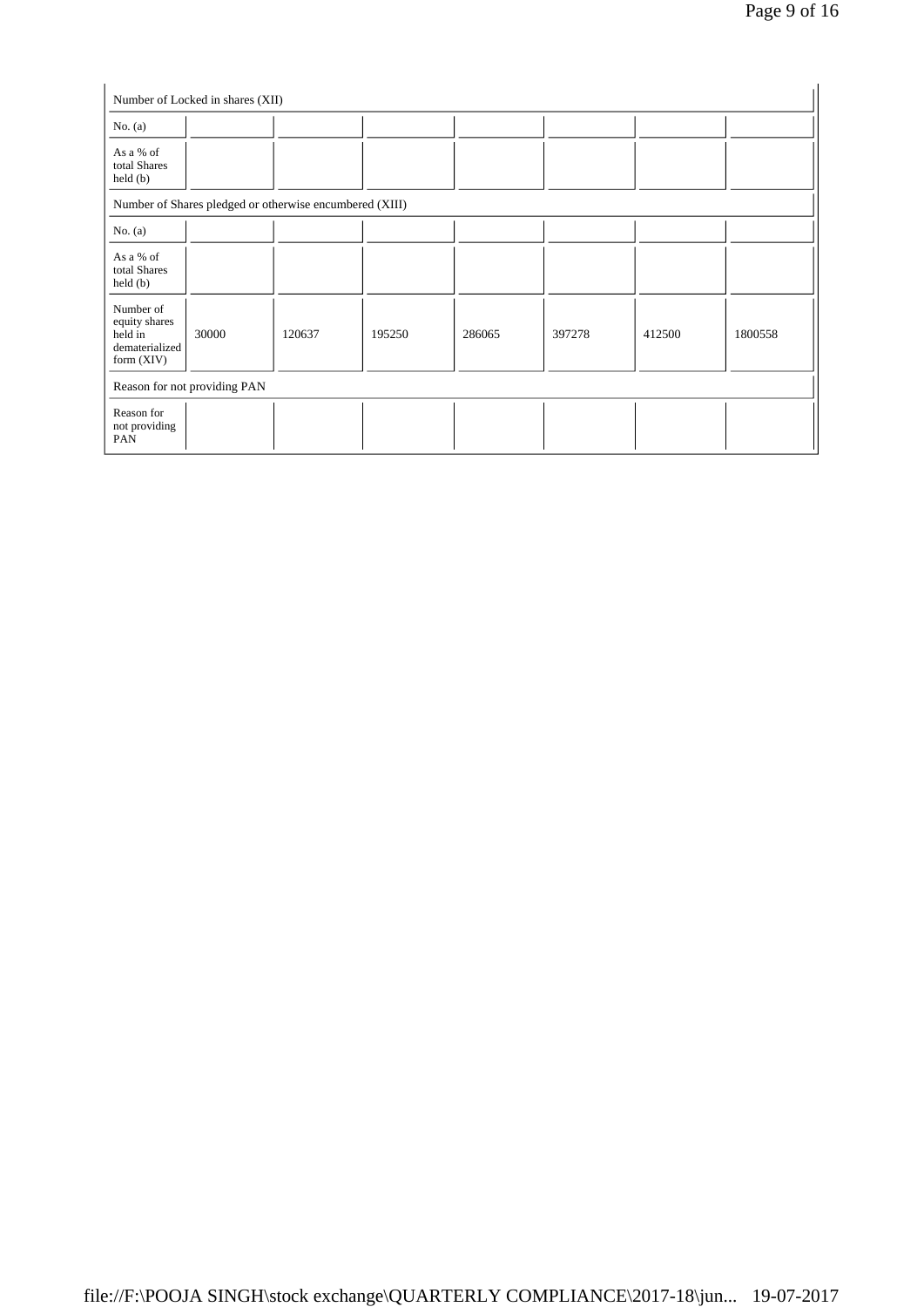|                                                                                                                                                                                           | Individuals/Hindu undivided Family                            |                       |
|-------------------------------------------------------------------------------------------------------------------------------------------------------------------------------------------|---------------------------------------------------------------|-----------------------|
| Searial No.                                                                                                                                                                               | $8\,$                                                         |                       |
| Name of the<br>Shareholders (I)                                                                                                                                                           | <b>SANGEETA MODI</b>                                          | Click here to go back |
| PAN(II)                                                                                                                                                                                   | ADNPM2410L                                                    | Total                 |
| No. of fully paid<br>up equity shares<br>held (IV)                                                                                                                                        | 3283624                                                       | 6525912               |
| No. Of Partly paid-<br>up equity shares<br>$\text{held} (V)$                                                                                                                              |                                                               |                       |
| No. Of shares<br>underlying<br>Depository<br>Receipts (VI)                                                                                                                                |                                                               |                       |
| Total nos. shares<br>held $(VII) = (IV) +$<br>$(V)$ + $(VI)$                                                                                                                              | 3283624                                                       | 6525912               |
| Shareholding as a<br>% of total no. of<br>shares (calculated<br>as per SCRR,<br>1957) (VIII) As a<br>% of $(A+B+C2)$                                                                      | 30.76                                                         | 61.14                 |
|                                                                                                                                                                                           | Number of Voting Rights held in each class of securities (IX) |                       |
| Class eg:X                                                                                                                                                                                | 3283624                                                       | 6525912               |
| Class eg:y                                                                                                                                                                                |                                                               |                       |
| Total                                                                                                                                                                                     | 3283624                                                       | 6525912               |
| Total as a % of<br><b>Total Voting rights</b>                                                                                                                                             | 30.76                                                         | 61.14                 |
| No. Of Shares<br>Underlying<br>Outstanding<br>convertible<br>securities $(X)$                                                                                                             |                                                               |                       |
| No. of Shares<br>Underlying<br>Outstanding<br>Warrants (Xi)                                                                                                                               |                                                               |                       |
| No. Of Shares<br>Underlying<br>Outstanding<br>convertible<br>securities and No.<br>Of Warrants (Xi)<br>(a)                                                                                |                                                               |                       |
| Shareholding, as a<br>% assuming full<br>conversion of<br>convertible<br>securities (as a<br>percentage of<br>diluted share<br>capital) (XI)= (VII)<br>$+(Xi)(a)$ As a % of<br>$(A+B+C2)$ | 30.76                                                         | 61.14                 |
| Number of Locked in shares (XII)                                                                                                                                                          |                                                               |                       |
| No. $(a)$                                                                                                                                                                                 |                                                               |                       |
| As a % of total<br>Shares held (b)                                                                                                                                                        |                                                               |                       |
|                                                                                                                                                                                           | Number of Shares pledged or otherwise encumbered (XIII)       |                       |
|                                                                                                                                                                                           |                                                               |                       |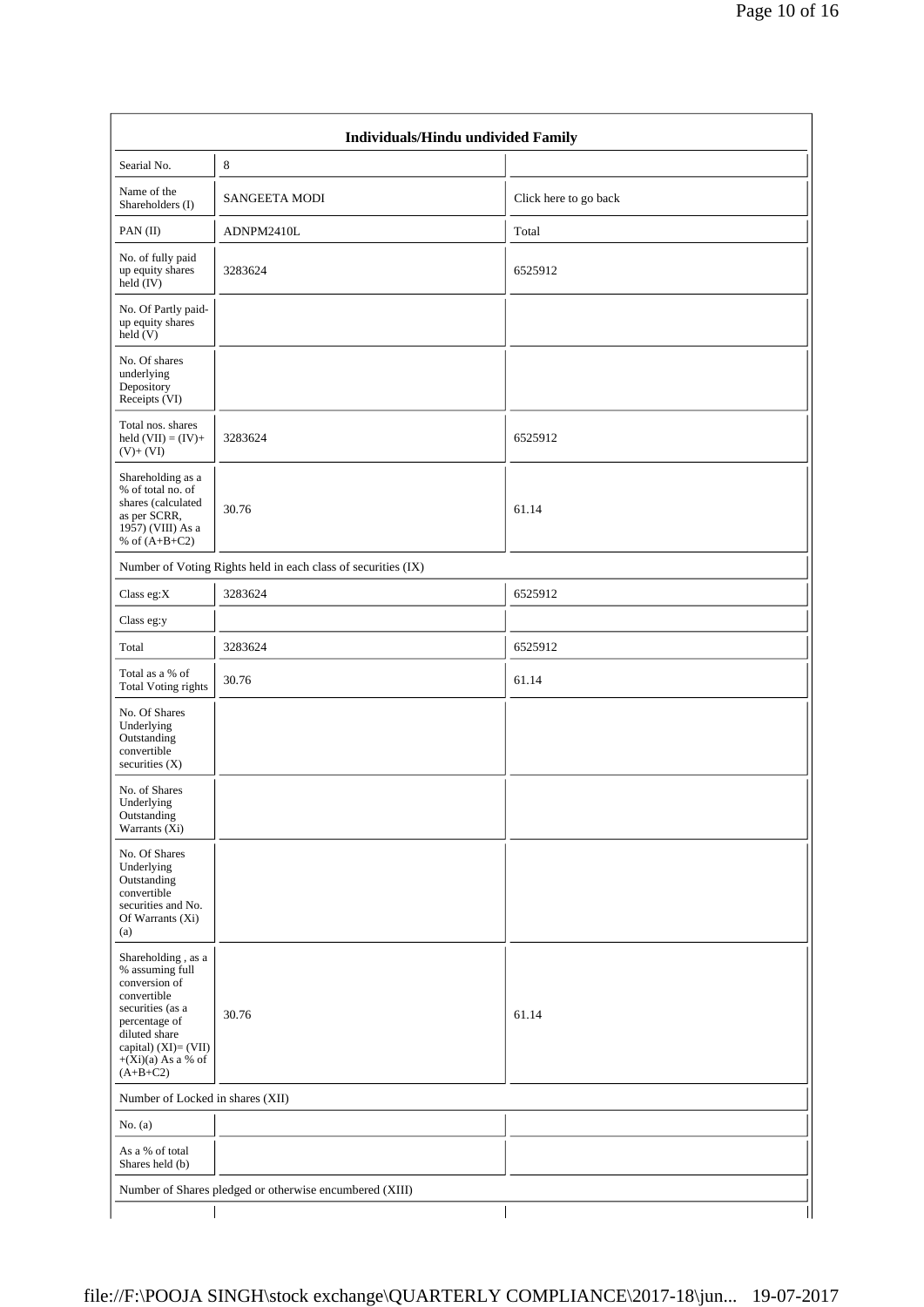| No. $(a)$                                                            |         |         |  |
|----------------------------------------------------------------------|---------|---------|--|
| As a % of total<br>Shares held (b)                                   |         |         |  |
| Number of equity<br>shares held in<br>dematerialized<br>form $(XIV)$ | 3283624 | 6525912 |  |
| Reason for not providing PAN                                         |         |         |  |
| Reason for not<br>providing PAN                                      |         |         |  |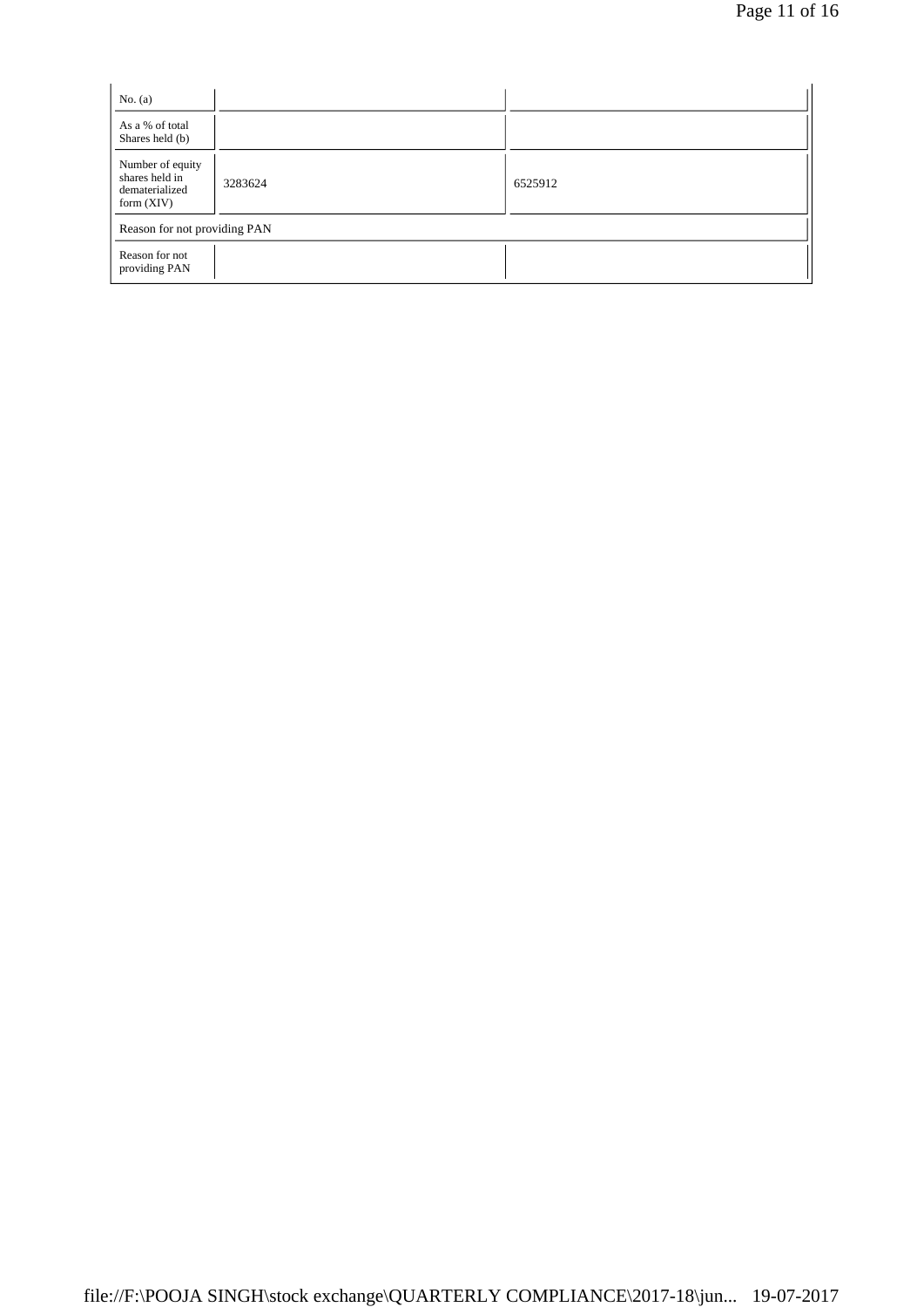| Searial No.                                                                                                                                                                           | $\mathbf{1}$      |                       |
|---------------------------------------------------------------------------------------------------------------------------------------------------------------------------------------|-------------------|-----------------------|
| Name of the<br>Shareholders (I)                                                                                                                                                       | <b>NEETU MODI</b> | Click here to go back |
| PAN(II)                                                                                                                                                                               | APZPM8380F        | Total                 |
| No. of fully paid<br>up equity shares<br>$held$ (IV)                                                                                                                                  | 258497            | 258497                |
| No. Of Partly paid-<br>up equity shares<br>held(V)                                                                                                                                    |                   |                       |
| No. Of shares<br>underlying<br>Depository<br>Receipts (VI)                                                                                                                            |                   |                       |
| Total nos. shares<br>held $(VII) = (IV) +$<br>$(V)+(VI)$                                                                                                                              | 258497            | 258497                |
| Shareholding as a<br>% of total no. of<br>shares (calculated<br>as per SCRR,<br>1957) (VIII) As a<br>% of $(A+B+C2)$                                                                  | 2.42              | 2.42                  |
| Number of Voting Rights held in each class of securities (IX)                                                                                                                         |                   |                       |
| Class eg: X                                                                                                                                                                           | 258497            | 258497                |
| Class eg:y                                                                                                                                                                            |                   |                       |
| Total                                                                                                                                                                                 | 258497            | 258497                |
| Total as a % of<br>Total Voting rights                                                                                                                                                | 2.42              | 2.42                  |
| No. Of Shares<br>Underlying<br>Outstanding<br>convertible<br>securities (X)                                                                                                           |                   |                       |
| No. of Shares<br>Underlying<br>Outstanding<br>Warrants $(X_i)$                                                                                                                        |                   |                       |
| No. Of Shares<br>Underlying<br>Outstanding<br>convertible<br>securities and No.<br>Of Warrants (Xi)<br>(a)                                                                            |                   |                       |
| Shareholding, as a<br>% assuming full<br>conversion of<br>convertible<br>securities (as a<br>percentage of<br>diluted share<br>capital) (XI)= (VII)<br>$+(X)$ As a % of<br>$(A+B+C2)$ | 2.42              | 2.42                  |
| Number of Locked in shares (XII)                                                                                                                                                      |                   |                       |
| No. $(a)$                                                                                                                                                                             |                   |                       |
| As a % of total<br>Shares held (b)                                                                                                                                                    |                   |                       |
| Number of equity<br>shares held in                                                                                                                                                    |                   |                       |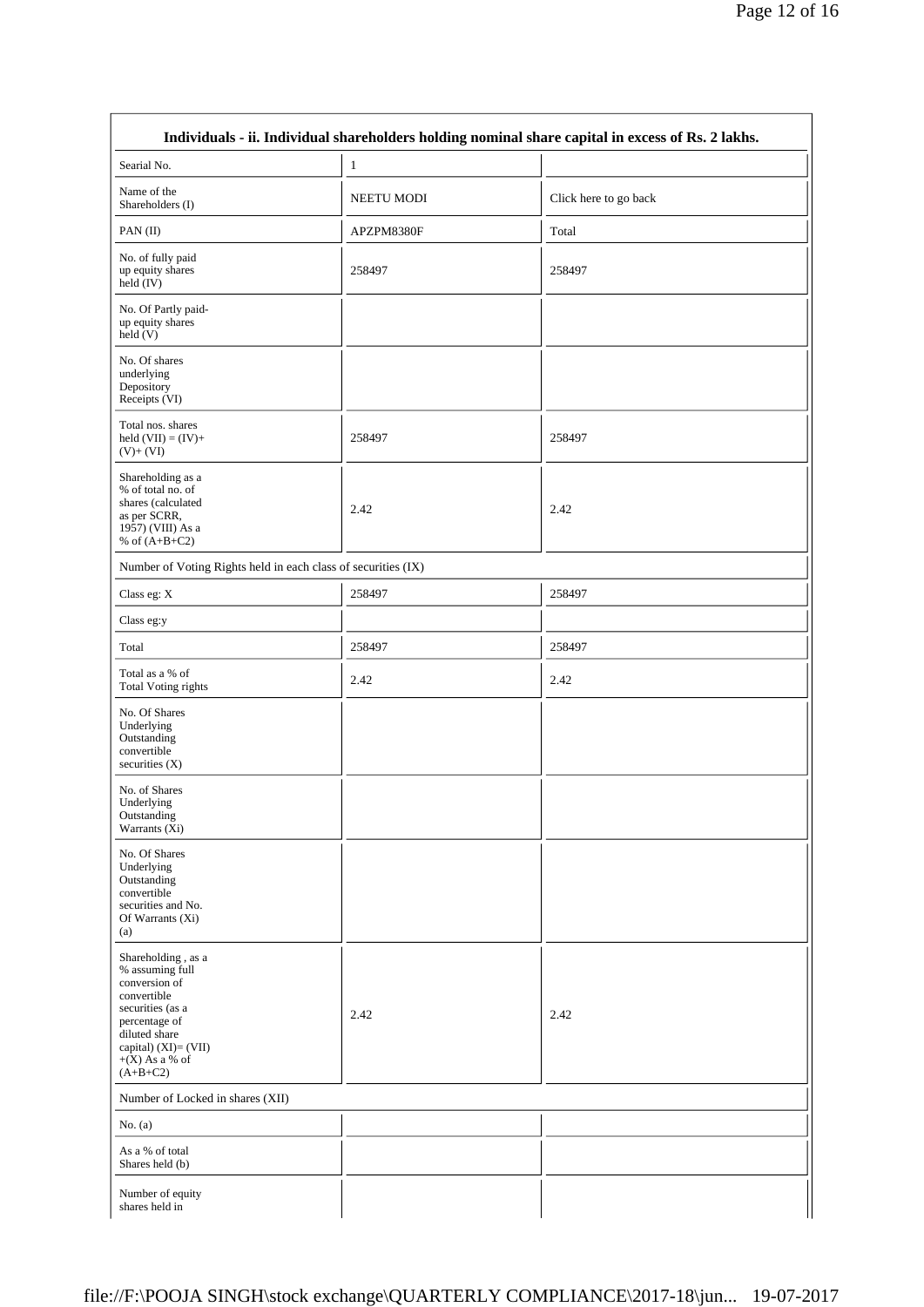| dematerialized<br>form $(XIV)$  | 202247 | 202247 |  |  |
|---------------------------------|--------|--------|--|--|
| Reason for not providing PAN    |        |        |  |  |
| Reason for not<br>providing PAN |        |        |  |  |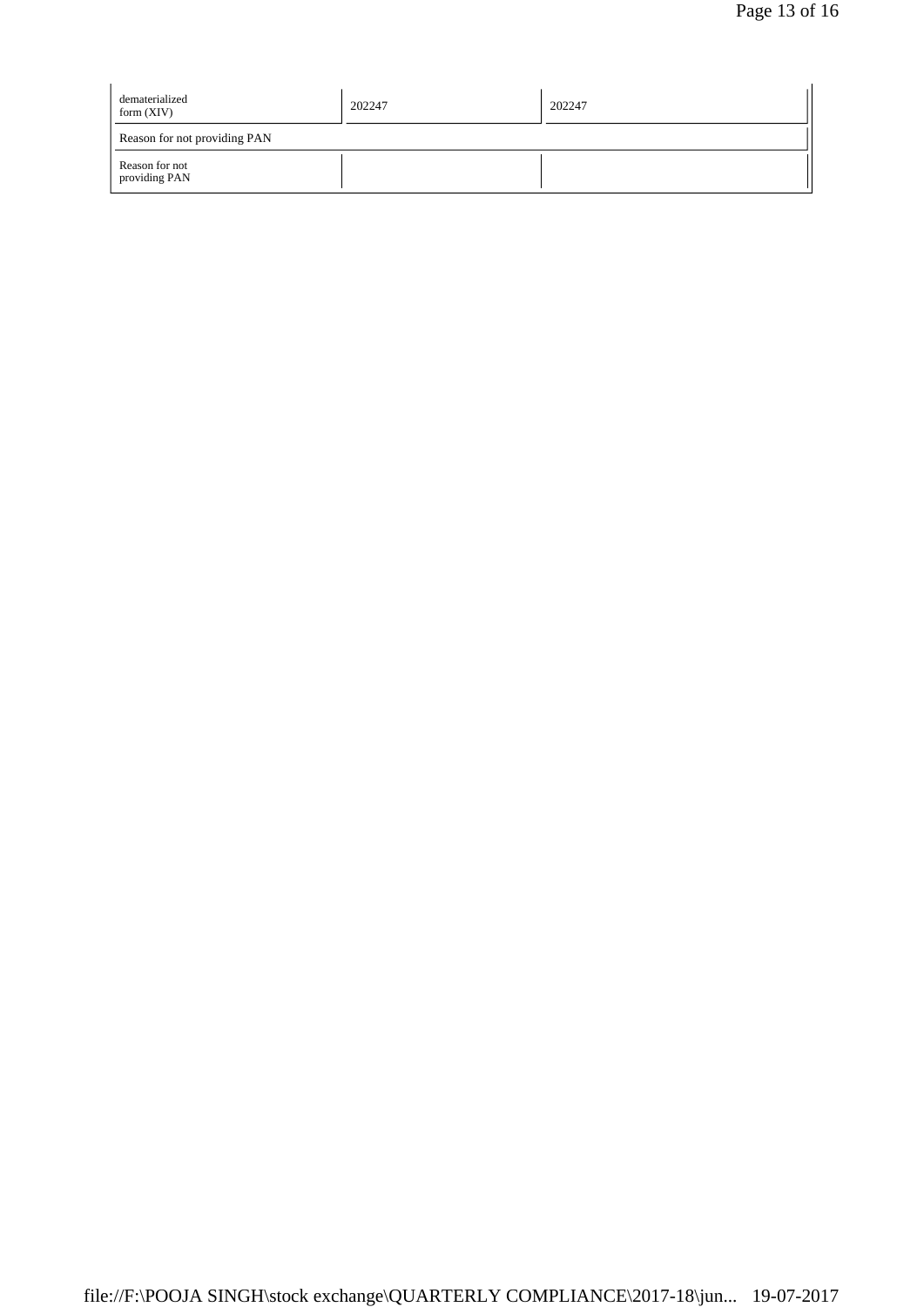| Any Other (specify)                                                                                                                                                                      |                                                               |                                        |                       |  |  |  |
|------------------------------------------------------------------------------------------------------------------------------------------------------------------------------------------|---------------------------------------------------------------|----------------------------------------|-----------------------|--|--|--|
| Searial No.                                                                                                                                                                              | $\mathbf{1}$                                                  | $\mathfrak{2}$                         |                       |  |  |  |
| Category                                                                                                                                                                                 | <b>Bodies Corporate</b>                                       | <b>Bodies Corporate</b>                |                       |  |  |  |
| Category / More<br>than 1 percentage                                                                                                                                                     | More than 1 percentage of shareholding                        | More than 1 percentage of shareholding |                       |  |  |  |
| Name of the<br>Shareholders (I)                                                                                                                                                          | FLEXIR IMPEX PVT LTD                                          | AIM CREDIT CAPITAL PVT LTD             | Click here to go back |  |  |  |
| PAN(II)                                                                                                                                                                                  | AAACF3674J                                                    | AACCA2464R                             | Total                 |  |  |  |
| No. of the<br>Shareholders (I)                                                                                                                                                           | $\mathbf{1}$                                                  | 1                                      | $\mathbf{0}$          |  |  |  |
| No. of fully paid<br>up equity shares<br>held (IV)                                                                                                                                       | 696167                                                        | 974712                                 | $\boldsymbol{0}$      |  |  |  |
| No. Of Partly paid-<br>up equity shares<br>held(V)                                                                                                                                       |                                                               |                                        |                       |  |  |  |
| No. Of shares<br>underlying<br>Depository<br>Receipts (VI)                                                                                                                               |                                                               |                                        |                       |  |  |  |
| Total nos. shares<br>held $(VII) = (IV) +$<br>$(V)+(VI)$                                                                                                                                 | 696167                                                        | 974712                                 | $\mathbf{0}$          |  |  |  |
| Shareholding as a<br>% of total no. of<br>shares (calculated<br>as per SCRR,<br>1957) (VIII) As a<br>% of $(A+B+C2)$                                                                     | 6.52                                                          | 9.13                                   | $\mathbf{0}$          |  |  |  |
|                                                                                                                                                                                          | Number of Voting Rights held in each class of securities (IX) |                                        |                       |  |  |  |
| Class eg: X                                                                                                                                                                              | 696167                                                        | 974712                                 | $\boldsymbol{0}$      |  |  |  |
| Class eg:y                                                                                                                                                                               |                                                               |                                        |                       |  |  |  |
| Total                                                                                                                                                                                    | 696167                                                        | 974712                                 | $\mathbf{0}$          |  |  |  |
| Total as a % of<br><b>Total Voting rights</b>                                                                                                                                            | 6.52                                                          | 9.13                                   | $\mathbf{0}$          |  |  |  |
| No. Of Shares<br>Underlying<br>Outstanding<br>convertible<br>securities $(X)$                                                                                                            |                                                               |                                        |                       |  |  |  |
| No. of Shares<br>Underlying<br>Outstanding<br>Warrants (Xi)                                                                                                                              |                                                               |                                        |                       |  |  |  |
| No. Of Shares<br>Underlying<br>Outstanding<br>convertible<br>securities and No.<br>Of Warrants (Xi)<br>(a)                                                                               |                                                               |                                        |                       |  |  |  |
| Shareholding, as a<br>% assuming full<br>conversion of<br>convertible<br>securities (as a<br>percentage of<br>diluted share<br>capital) $(XI) = (VII)$<br>$+(X)$ As a % of<br>$(A+B+C2)$ | 6.52                                                          | 9.13                                   | $\boldsymbol{0}$      |  |  |  |
| Number of Locked in shares (XII)                                                                                                                                                         |                                                               |                                        |                       |  |  |  |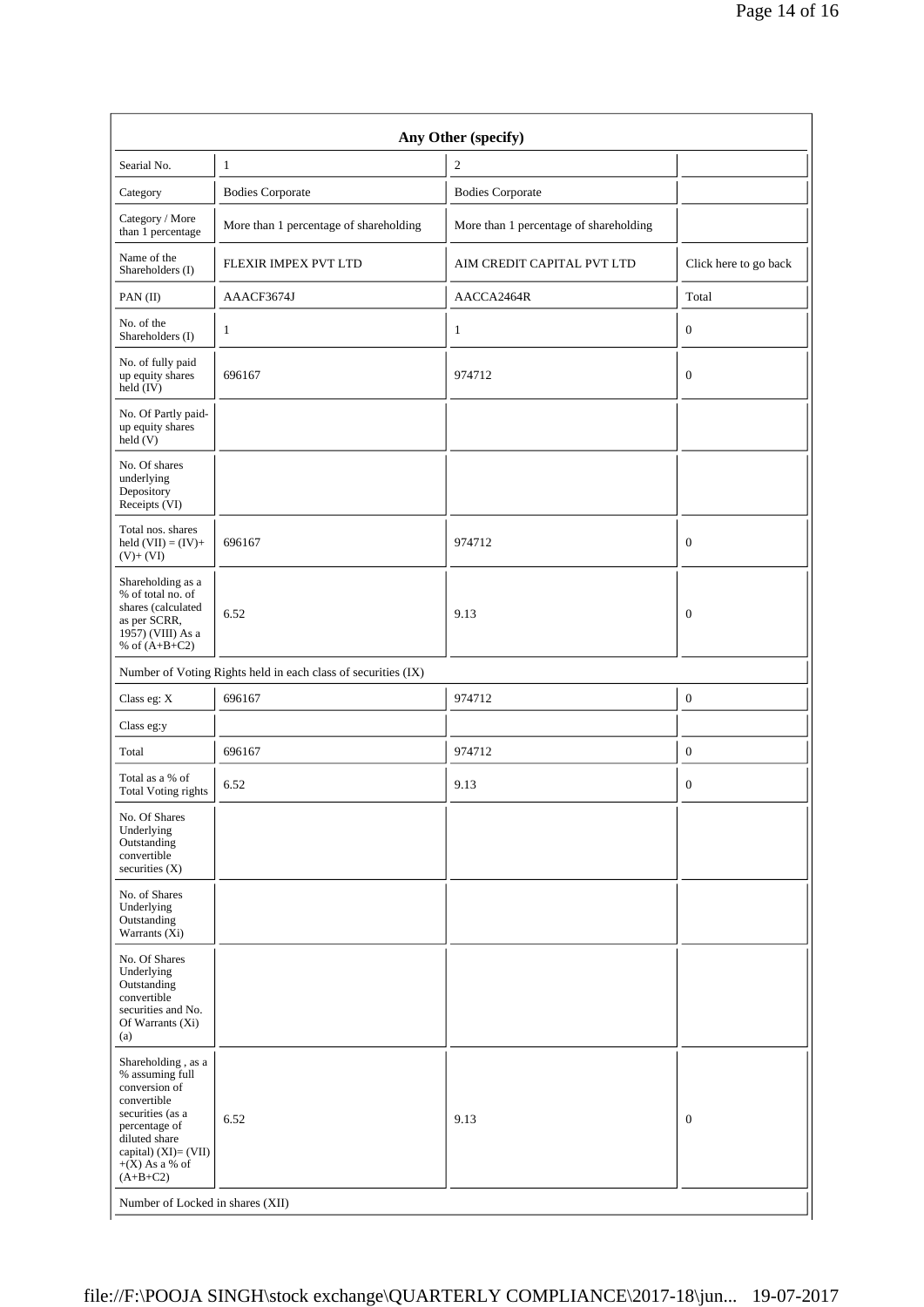| No. $(a)$                                                            |        |        |                |
|----------------------------------------------------------------------|--------|--------|----------------|
| As a % of total<br>Shares held (b)                                   |        |        |                |
| Number of equity<br>shares held in<br>dematerialized<br>form $(XIV)$ | 696167 | 974712 | $\overline{0}$ |
| Reason for not providing PAN                                         |        |        |                |
| Reason for not<br>providing PAN                                      |        |        |                |